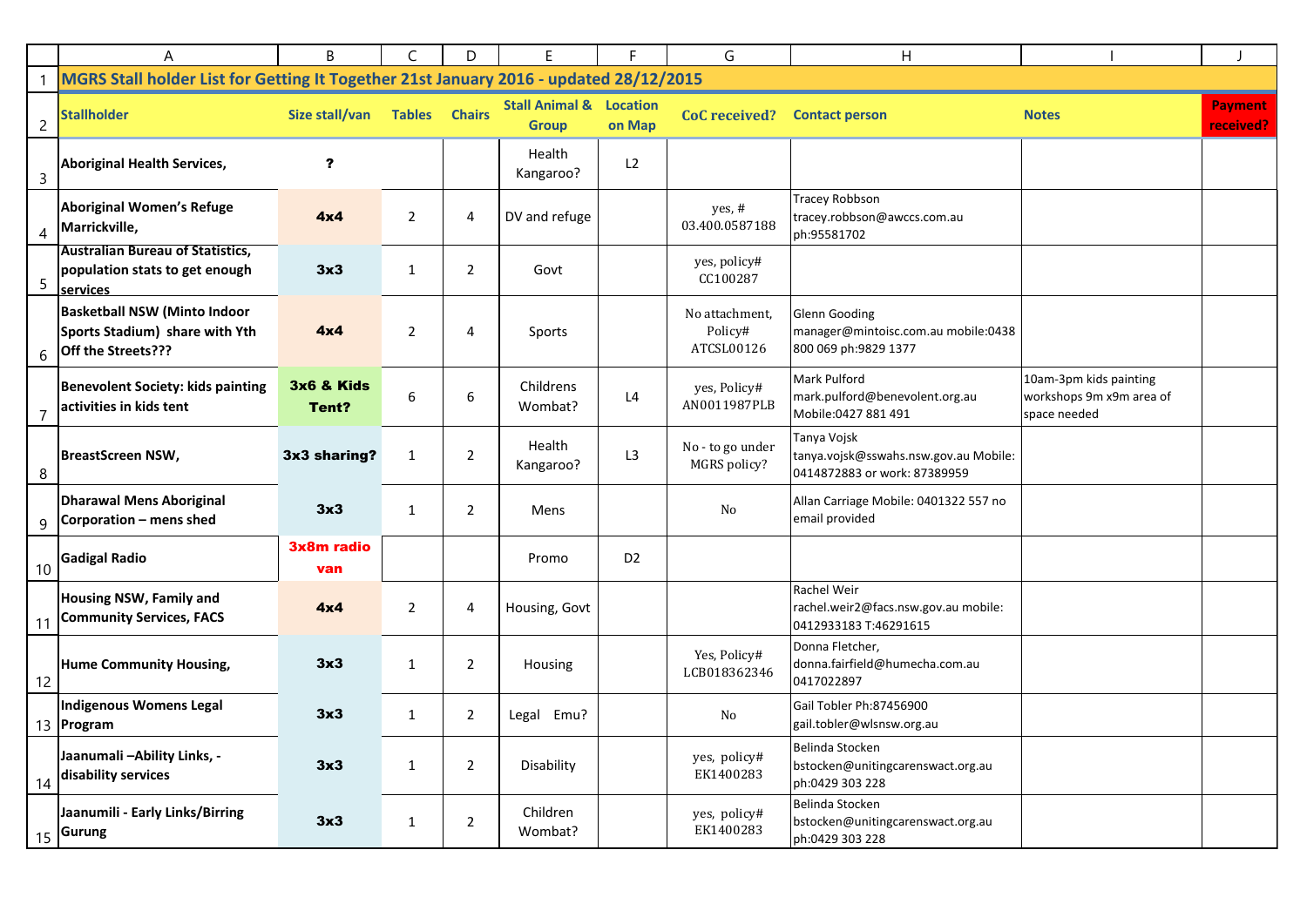|                 | Α                                                                      | В                                  | C            | D              | E.                               | F.             | G                                                | H                                                                               |              |  |
|-----------------|------------------------------------------------------------------------|------------------------------------|--------------|----------------|----------------------------------|----------------|--------------------------------------------------|---------------------------------------------------------------------------------|--------------|--|
| 16              | LifeStart - New employment???                                          | 3x3                                | 1            | $\overline{2}$ | Employment                       |                | yes, policy#'s<br>10M6677392&<br>10M6677410      | Sanjna Shettar,<br>sanjnashettar@lifestart.org.au Mobile:<br>0412 437 963       |              |  |
| 17              | Macarthur Gateway INFO Tent                                            | 4x4                                | $\mathbf{1}$ | 4              | <b>INFO TENT</b><br><b>SHARK</b> | $ 2\rangle$    |                                                  |                                                                                 |              |  |
| 18              | <b>Macarthur Legal Centre</b>                                          | 3x3                                | $\mathbf{1}$ | 2              | Legal Emu?                       |                | Yes, cert attached<br>with no policy#?           | melissa_jozwaik@clc.net.au                                                      | PH: 46822042 |  |
|                 | Marrickville Womens Refuge<br>19 (same as #4??)                        | 4x4                                | $\mathbf{1}$ | 4              | DV and refuge                    |                | yes, #<br>03.400.0587188                         | <b>Tracey Robbson</b><br>tracey.robbson@awccs.com.au<br>ph:95581702             |              |  |
|                 | Mental Illness Fellowship - family<br>$\frac{20}{20}$ services general | 3x3                                | 1            | $\overline{2}$ | Mental Health<br>Kangaroo?       | L1             | No public liability<br>but Workers Comp<br>given | Katherine Chatterton<br>kchatterton@mifellowship.org mobile:<br>0408668443      |              |  |
| 21              | Mission Australia - jobs,<br>gambling, employment                      | 4x4                                | 1            | 4              | Jobs, gambling,                  |                | yes, policy# 02 015<br>0579369                   | <b>Brad Eriksson</b><br>erikssonb@missionaustralia.com.au<br>mobile: 0475826259 |              |  |
|                 | MTC Australia, - employment<br>22 training, school based mentoring     | 3x3                                | $\mathbf{1}$ | $\overline{2}$ | training, jobs                   |                | yes, policy#<br>PIU120G71578                     | Dean Wright<br>dwright@mtcaustralia.com.au<br>mobile:0437044236                 |              |  |
| 23              | New Horizons - ???                                                     | 3x3                                | $\mathbf{1}$ | $\overline{2}$ |                                  |                | yes, policy#<br>LCB015981628                     | Kathleen Farrugia, kfarrugia@gmail.com<br>Mobile:0422 480 445                   |              |  |
| 24              | Northcott, - disability services                                       | 3x3                                | 1            | $\overline{2}$ | Disability                       |                | yes, policy#<br>01CL538423                       | Leanne Franklin<br>leanne.franklin@northcott.com.au<br>mobile:0409122742        |              |  |
| 25              | NSW Ambulance Services,                                                | 2x8m Van &<br>Tent 3x3?            | $\mathbf{1}$ | 2              | Ambo Goanna?                     |                |                                                  |                                                                                 |              |  |
| 26              | <b>NSW Fire and Rescue Services,</b>                                   | 3x10m fire<br>truck & Tent<br>3x3? | 1            | 2              | Fire Goanna?                     |                |                                                  |                                                                                 |              |  |
| 27              | <b>NSW Police,</b>                                                     | 2x8m Van &<br>Tent 3x3?            | $\mathbf{1}$ | $\overline{2}$ | Police Goanna?                   |                |                                                  |                                                                                 |              |  |
| 28              | NSW Sports and Recreation -                                            | ?                                  |              |                | Sports and<br>Health             |                |                                                  |                                                                                 |              |  |
| 29              | Rotary Australia,                                                      | $3 \times 8$ tent<br>and trailer   |              |                | FOOD SHARK                       | 1              |                                                  |                                                                                 |              |  |
| 30 <sup>°</sup> | <b>Save the Children</b>                                               | 2x8m Van                           |              |                | Photo booth                      | D <sub>1</sub> |                                                  |                                                                                 |              |  |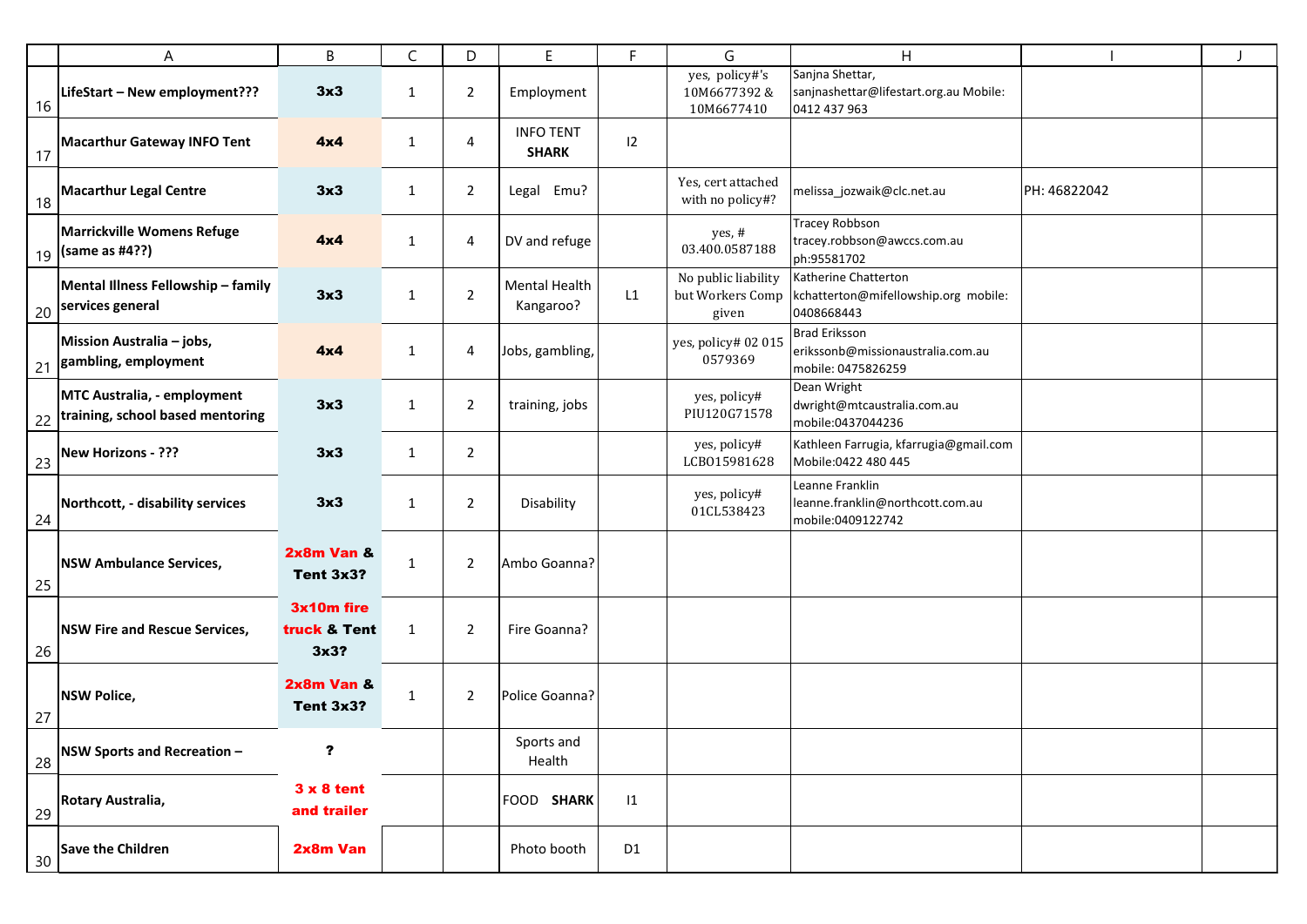|    | A                                                                    | B                      | $\mathsf C$    | D              | $\mathsf E$         | $\mathsf{F}$ | G                                   | $\overline{H}$                                                                                                |                                                                                                   | $\overline{1}$ |
|----|----------------------------------------------------------------------|------------------------|----------------|----------------|---------------------|--------------|-------------------------------------|---------------------------------------------------------------------------------------------------------------|---------------------------------------------------------------------------------------------------|----------------|
| 31 | <b>Sorry Business Hurse</b>                                          | 2x8m Van               |                |                |                     | C4           |                                     |                                                                                                               |                                                                                                   |                |
| 32 | South Cares/ NCAP program,<br><b>Victims Services</b>                | 4x4                    | $\overline{2}$ | 4              | DV Kangaroo?        |              | yes, #12051W14                      | Teresa O'Brien<br>tobrien@rabbitohs.com.au???<br>Mobile:0488 202 066                                          |                                                                                                   |                |
| 33 | <b>SWSCHD - South Western Sydney</b><br><b>Local Health District</b> | 4x4                    | $\overline{2}$ | $\,8\,$        | Health<br>Kangaroo? |              |                                     | Nathan Jones<br>TBC when available   nathan.jones@sschwahs.nsw.gov.au<br>Mobile: 0477 347 862 and 98286014    |                                                                                                   |                |
|    | South Western Sydney PHN - local<br>$\frac{1}{34}$ health network    | 4x4                    | $\overline{2}$ | 4              | Health<br>Kangaroo? |              | yes, #<br>SMX019110775              | Jackie Caton<br>jacqueline.caton@swsphn.com.au<br>mobile:0421016929, ph:1300179765                            |                                                                                                   |                |
| 35 | <b>St Johns Ambulance (first aid)</b>                                | 4x4                    | $\overline{2}$ | 6              | 1st Aid<br>Goanna?  | F1           |                                     |                                                                                                               |                                                                                                   |                |
|    | Tharawal Aboriginal Corporation,<br>36 mini-health checks            | 3x6m                   | 3              | 6              | Health<br>Kangaroo? | L5           | yes, Policy#<br>72AIB0090PLB        | Joshur Bell josh.bell@tacams work:4628<br>4837 mobile:0451 463 893                                            |                                                                                                   |                |
| 37 | Tharawal AMS,                                                        | same as<br>#36?        |                |                | Health              |              |                                     |                                                                                                               |                                                                                                   |                |
|    | Uniting Care - burnside, kids<br>$38$ programs for kids in care,     | ?                      |                |                | Youth<br>Wombat?    |              |                                     |                                                                                                               |                                                                                                   |                |
| 39 | <b>Uniting Macarthur</b>                                             | 4x4                    | $\overline{2}$ | 4              |                     |              | yes, #EK1400283                     | Leann Turley and Rachel Davis<br>lturley@uniring.org rdavis@uniting.org<br>mobile: 0429 786 611, or 4629 5157 |                                                                                                   |                |
| 40 | <b>Vicitms Services and Community</b><br><b>Justice Centres</b>      | 4x4                    | $\overline{2}$ | 4              | DV/legal?           |              | Yes, Policy#<br>MF100109            | Natalie Tolley<br>natalie.tolley@justice.nsw.gov.au no<br>phone                                               |                                                                                                   |                |
|    | <b>Waranwarin Child and Family Care</b><br>41 Centre,                | 3x3                    | $\mathbf{1}$   | $\overline{2}$ | Children<br>Wombat? |              | Policy#<br>72A1V0090PMB             | Jodie Bell                                                                                                    |                                                                                                   |                |
| 42 | <b>Warruni Gambling Help</b>                                         | 3x3                    | $\mathbf{1}$   | $\overline{2}$ | Gambling            |              | Not attached, Policy<br>#15T3720633 | Ashley Gordon                                                                                                 |                                                                                                   |                |
| 43 | <b>Wests Tigers Rugby League</b><br><b>Football Pty Ltd</b>          | <b>Own Tent</b><br>3x3 |                |                | Sports              |              | Yes, attached Policy<br>#11610W15   | Shaun Spence                                                                                                  | Will Adjacent oval be used for<br>sports games? What time<br>should games be on day of<br>events? |                |